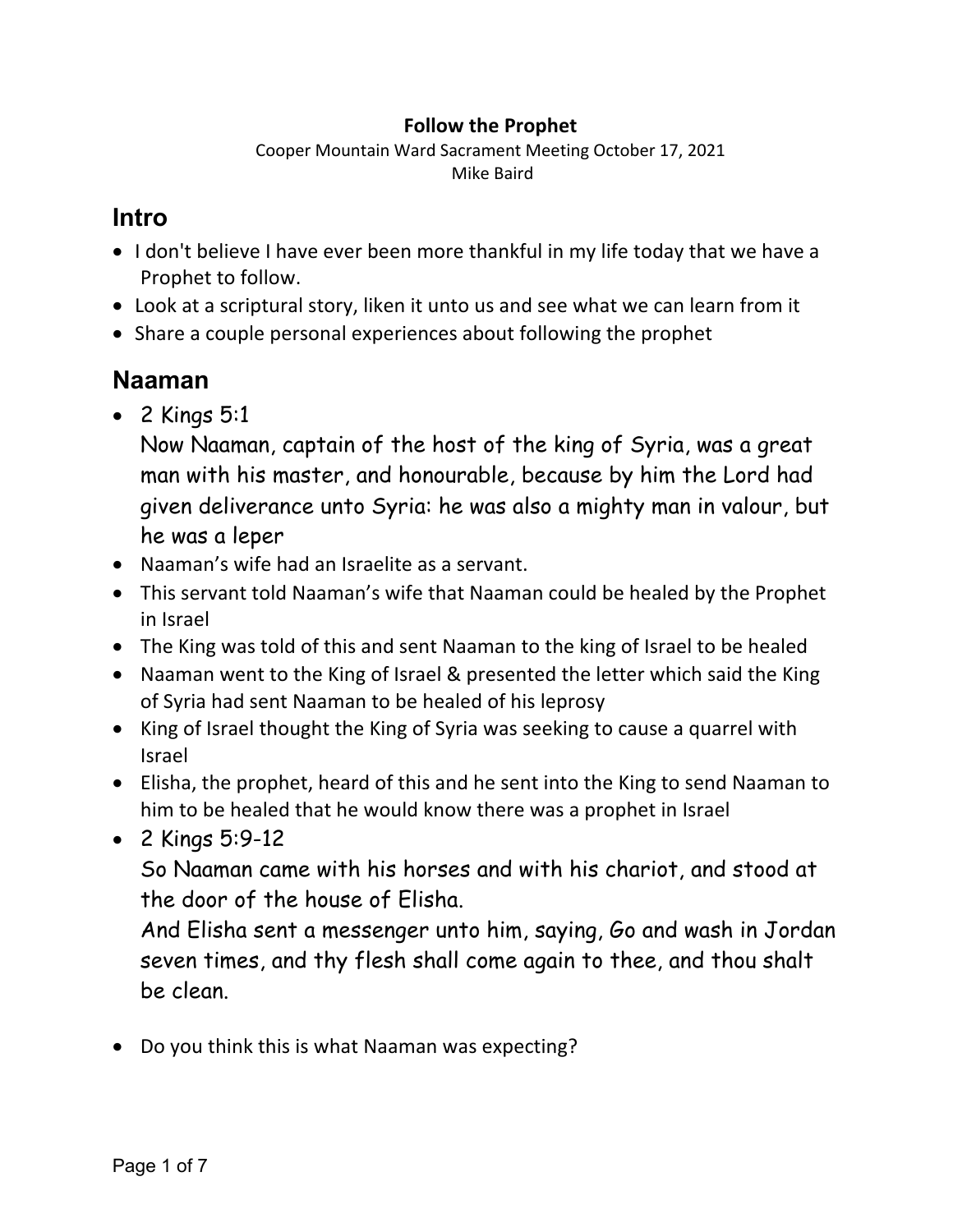• But Naaman was wroth, and went away, and said, Behold, I thought, He will surely come out to me, and stand, and call on the name of the Lord his God, and strike his hand over the place, and recover the leper.

Are not Abana and Pharpar, rivers of Damascus, better than all the waters of Israel? may I not wash in them, and be clean? So he turned and went away in a rage.

And his servants came near, and spake unto him, and said, My father, if the prophet had bid thee do some great thing, wouldest thou not have done it? how much rather then, when he saith to thee, Wash, and be clean?

Then went he down, and dipped himself seven times in Jordan, according to the saying of the man of God: and his flesh came again like unto the flesh of a little child, and he was clean.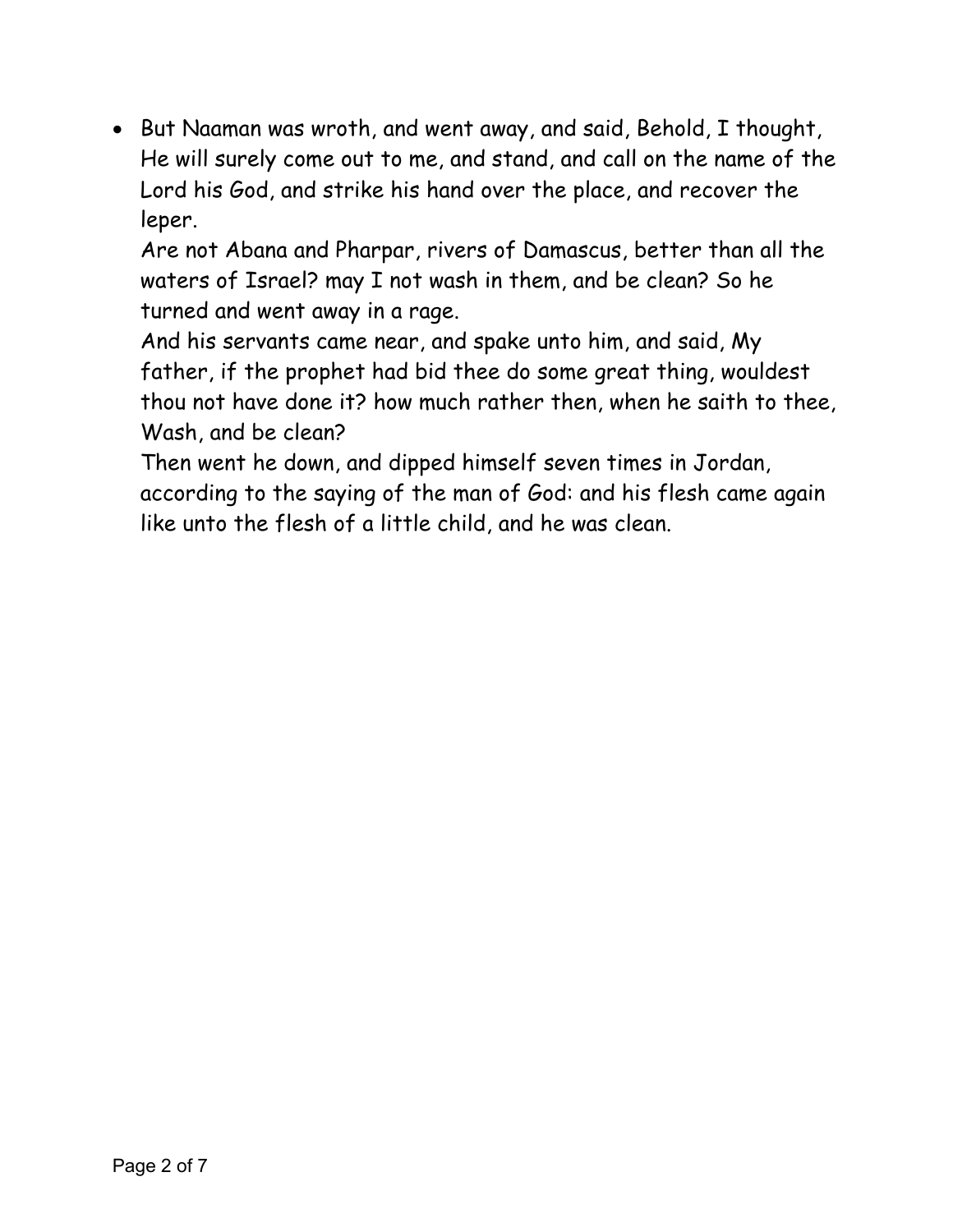## **Lessons from Naaman**

- Several things we can learn from the story of Naaman
- #1 "And Elisha sent a messenger unto him"
	- D&C 1:38

… whether by mine own voice or by the voice of my servants, it is the same

- Not just the prophet but
	- $\bullet$  1<sup>st</sup> Presidency, Apostles, and so forth
	- Stake conference we will have a general authority 70 here on assignment by the president of the quorum of the 12
	- Behind me sits bishop Ballageer.
		- I sustain him as my bishop.
		- He speaks the word of the Lord for our ward
- #2 "Behold, I thought, He will surely come out to me, and stand, and call on the name of the Lord his God, and strike his hand over the place, and recover the leper."
	- How does the prophet speak to us?
	- Do we hear him when he does?
		- "Do we look as Naaman did for grand pronouncements of "Thus saith the Lord" and miss his message to us?
		- Or do we look for words from the prophet that say: "I'm now speaking to you as the prophet and this is what the Lord has to say to you"?
		- "Do we look a personal invitation "Yes, Mike Baird, what I just said applies to you"
		- I went back through multiple years of President Nelson's conference talks and official communications from the  $1<sup>st</sup>$  presidency
		- No grand "Thus saith the Lord". No "striking of the hand over the place to recover the Leper"
			- "I urge you…" "We urge you…"
			- "I invite you…"
			- "I pray that you will…"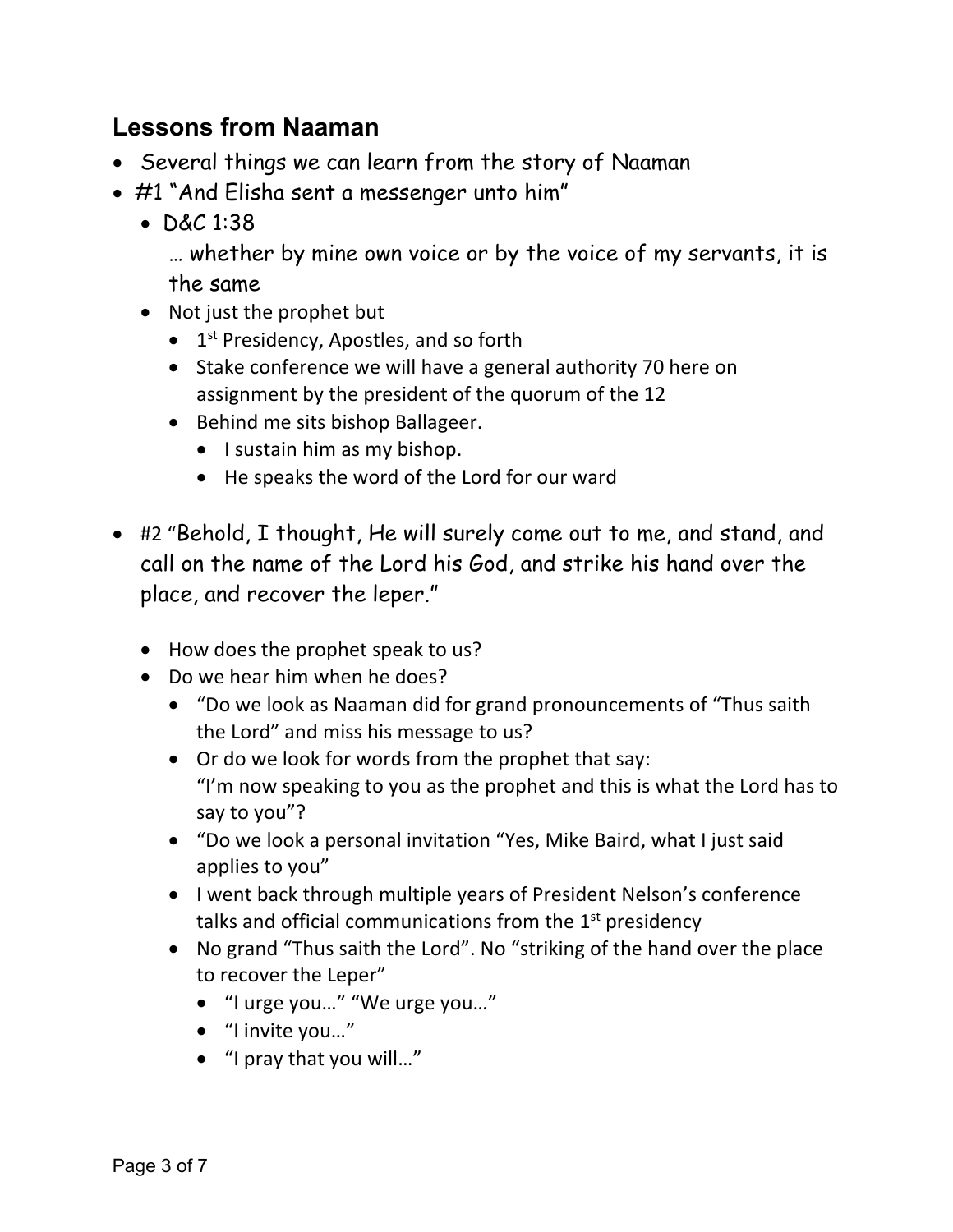- #3 "if the prophet had bid thee do some great thing, wouldest thou not have done it? how much rather then, when he saith to thee, Wash, and be clean?"
	- "Do we look, as Naaman did, for great things to be asked of us, great sacrifices to be made and miss the simple things that are asked of us?
	- Bro & sisters We don't want to be like the children of Israel who perished because they wouldn't look on the brass serpent because of the simpleness of the way

## **#4 Be Like Naaman**

- The part that we want to be like Naaman is in that he did do what the prophet directed him to do and was healed
- Let us follow the prophet in all things be they
	- Simple
	- Against what we think the prophet should say
	- Against what others may urge us to do
	- Let us have faith necessary to follow the prophet:
		- President Nelson: "It takes faith to follow prophets rather than pundits and popular opinion."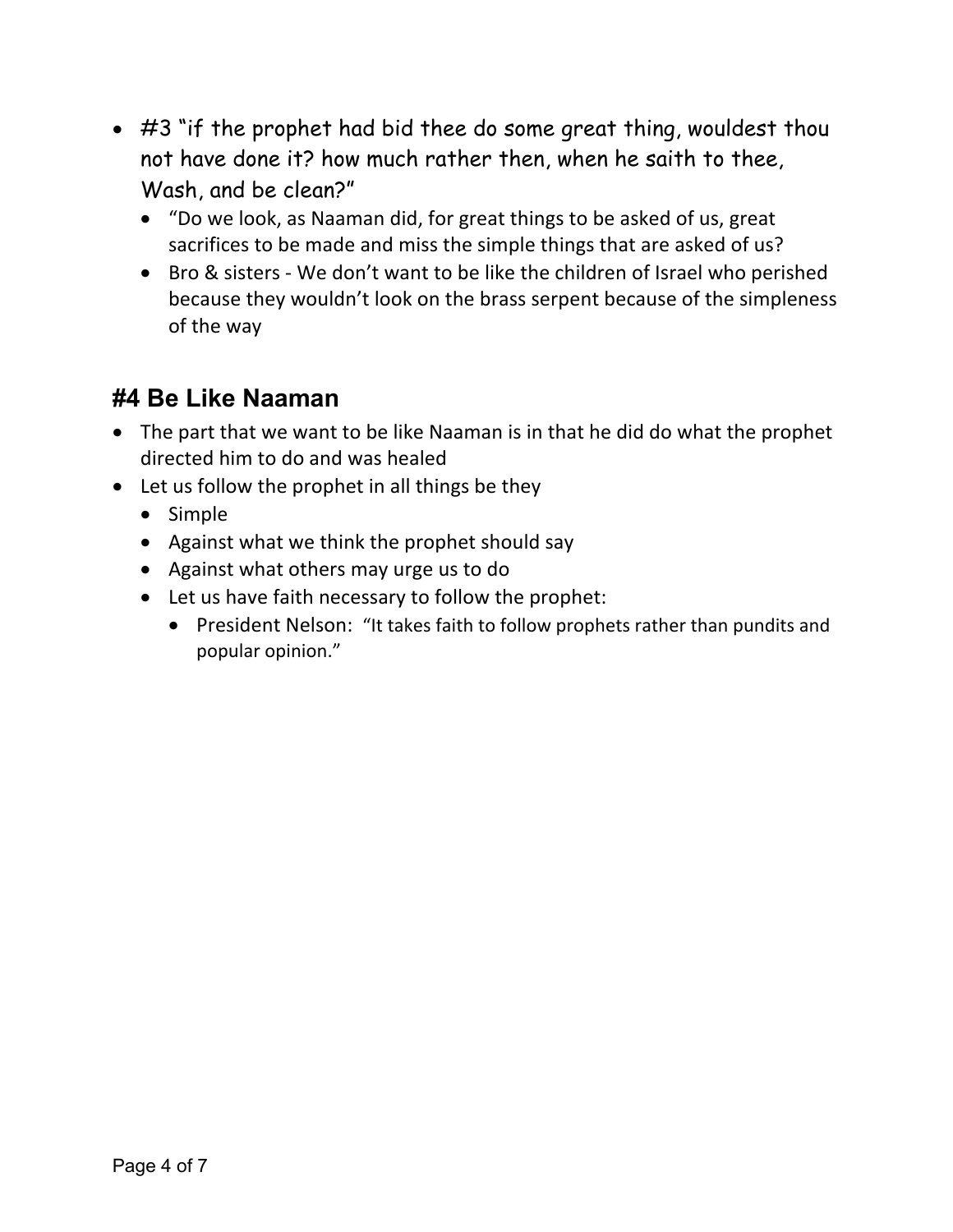# **"Never too late"**

- President Hinckley from Oct 1998 Priesthood session
	- Quoted the story of pharaoh's dreams that were interpreted to mean 7 years of plenty followed by 7 years of famine
	- Urged us once again to have a food storage and to avoid debt
- At that time we were in the middle of a strong economic growth
	- WHDL business 2000 best year ever
	- 2001 economy was faltering .com bust
	- 9/11 happened accelerated downward
	- WHDL barely survived
- Gordon B Hinckley (Oct 2001 General Conference)

""Occasions of this kind pull us up sharply to a realization that life is fragile and…the economy is particularly vulnerable. We have been counseled again and again concerning self-reliance, concerning debt, concerning thrift. So many of our people are heavily in debt for things that are not entirely necessary.

"We cannot provide against every contingency. But we can provide against many contingencies. Let the present situation remind us that this we should do.

As we have been continuously counseled for more than 60 years, let us have some food set aside that would sustain us for a time in case of need."" (October 2001 General Conference)

- Elder Rasband (Bishop's training Nov 1, 2008)
	- After quoting similar things that I just read to us he said:
	- " It is never too late to start"
		- That is it is never too late to start following the counsel of the Prophet
	- When he said this I looked at Elder Oaks who was nodding his head in agreement
- He taught us some more and said:
	- Elder Rasband (Bishop's training Nov 1, 2008)

" Focus on the words of the Apostles and the Prophet, it is never too late"

• Does that mean we might not suffer consequences if we haven't been following the Prophet's counsel?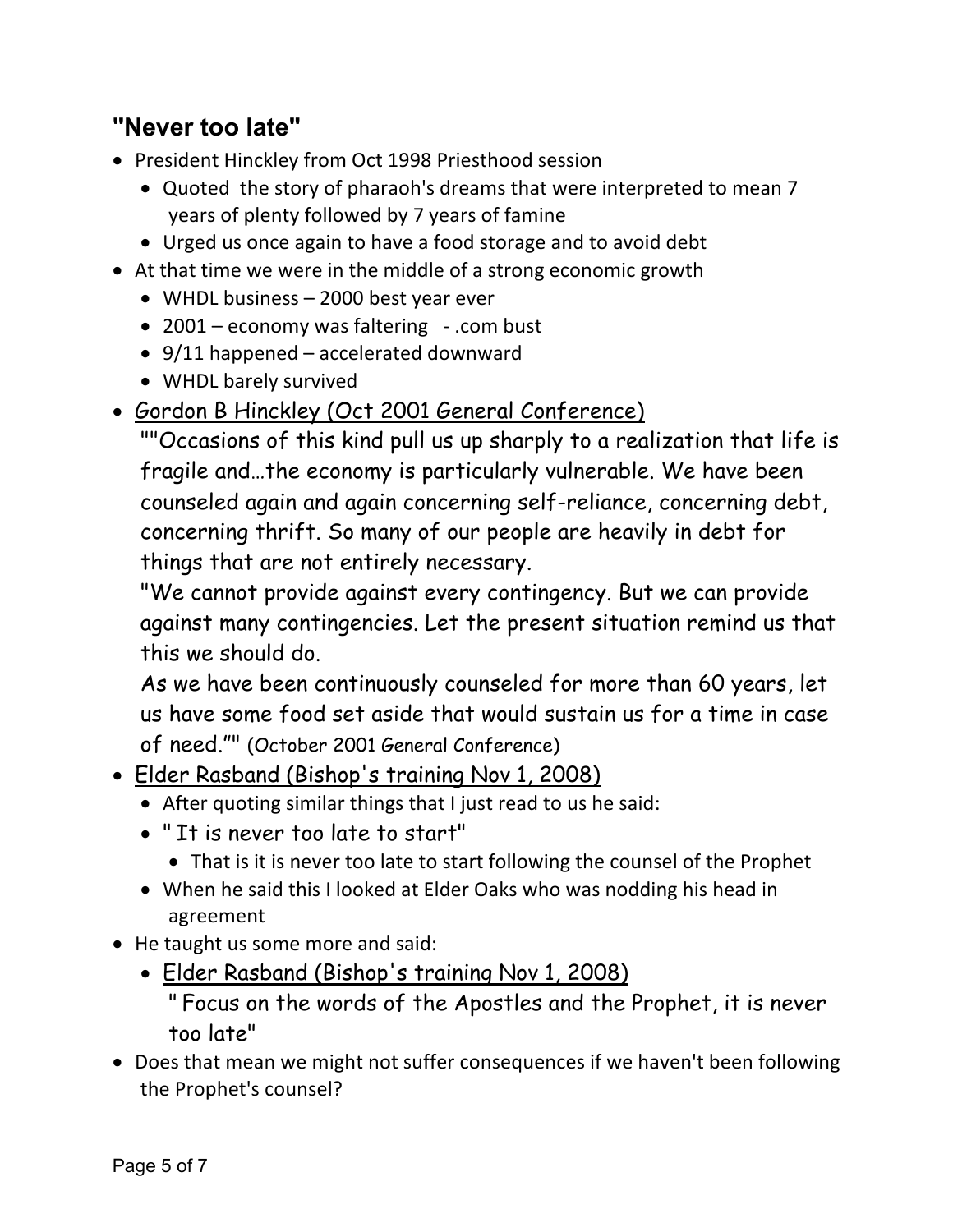- Yes we may suffer consequences. The Lord is very clear:
	- $DAC$  124:45-46

And if my people will hearken unto my voice, and unto the voice of my servants whom I have appointed to lead my people, behold, verily I say unto you, they shall not be moved out of their place.

But if they will not hearken to my voice, nor unto the voice of these men whom I have appointed, they shall not be blest…

- Does that mean we throw up our hands and cry "woe is me"?
	- No, we simply begin today to follow the prophet in whatever matter it is if we have not been
	- The Lord wants to bless us but we must do as he asks to receive the blessings